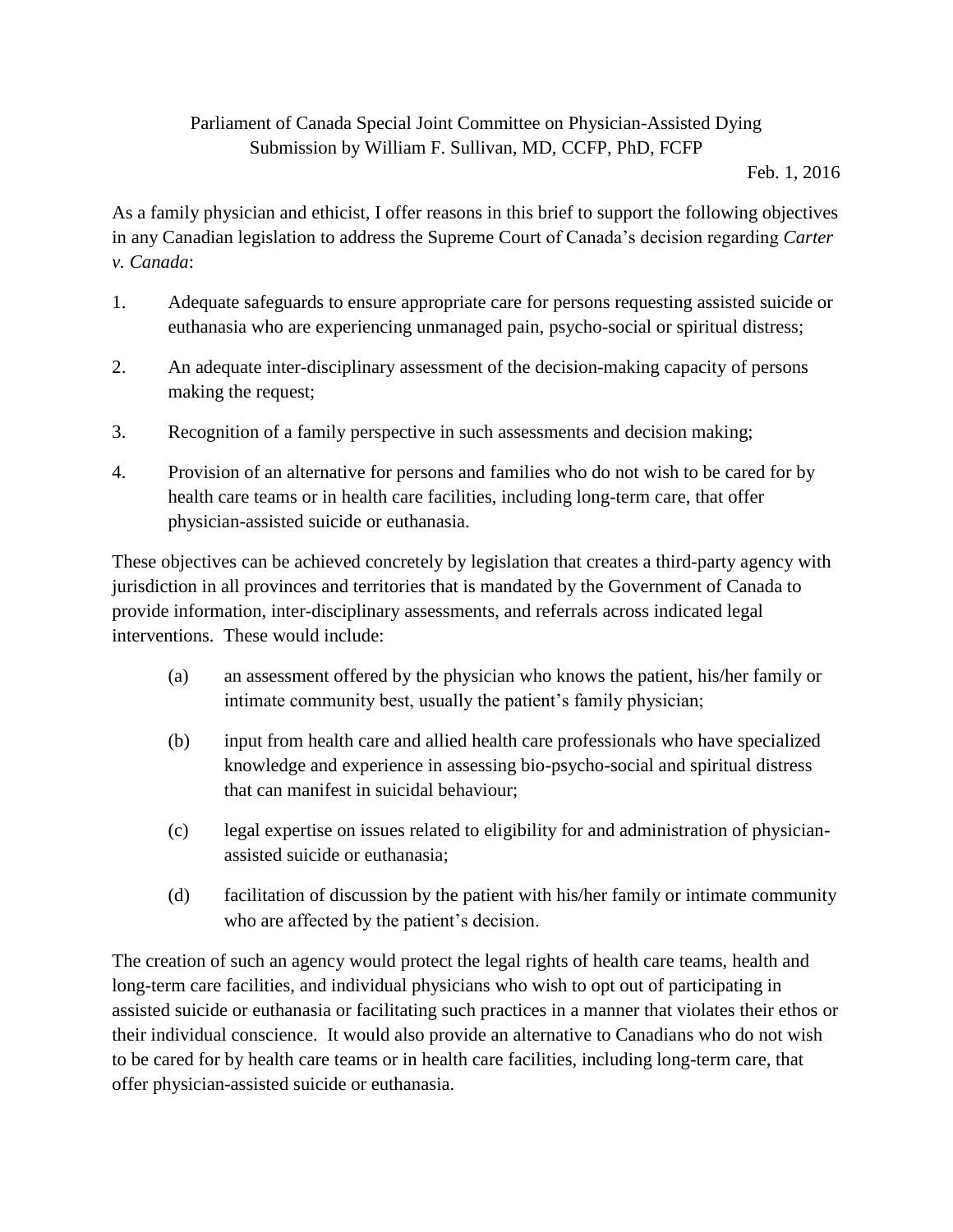This proposal is consistent with the decision of *Carter v. Canada* and the mandate of the Government of Canada to find the appropriate balance in legislation between allowing individual patients and willing physicians to pursue what is decriminalized while protecting the interests of vulnerable individuals and groups in Canada.

According to the testimony of Ms. Jeanette Ettel given at the Meeting of the Special Joint Committee (Minutes of Meeting #2, Jan. 18, 2016), the question before the Supreme Court in *Carter v. Canada* was the constitutionality of a blanket prohibition in the Criminal Code against anyone (including a physician) assisting in another's suicide or inflicting death on another even if consent were given. She submitted that it is left for the Parliament of Canada to find a regime that provides the right balance between allowing eligible individuals and their physicians to pursue what is decriminalized and the protection of vulnerable Canadians.

On this interpretation, decriminalization does not amount to an absolute positive right to employ specific means to bring about death. It can be argued the Parliament of Canada has considerable latitude in determining the regime in which provision of physician-assisted suicide and euthanasia is regulated in order to protect the interests of vulnerable Canadians.

The criteria of eligibility set out in paragraph 127 of the Supreme Court's *Carter* decision for persons eligible to seek physician-assisted suicide or euthanasia do not take into account the wide-ranging reasons and clinical and ethical contexts in which requests for physician-assisted suicide or euthanasia will arise. Nor do they recognize the complexities associated with assessing such requests or the clinical, ethical and legal issues that require inter-disciplinary input. Some of these considerations are outlined in *A Guide for Reflection on Ethical Issues Concerning Assisted Suicide and Voluntary Euthanasia* prepared by the College of Family Physicians of Canada's Task Force on End-of-Life Care (September 2015), p. 5.

This proposal argues that the complexity of the issues requires the establishment of an intermediate body. This body would have the mandate to provide a clear process that applies relevant legislative rules to the complex set of issues involved in applying these rules to individual cases. Such a process is fully consistent with current health care standards and accepted practice in the assessment of suicidal behaviour.

The Parliament of Canada and the Special Joint Committee are tasked with proposing an optimal regime for the regulation of physician-assisted suicide and euthanasia compliant with *Carter v. Canada* that goes beyond that decision by ensuring a regime that protects vulnerable Canadians. This requires the proper assessment of individual requests, safeguards to ensure care for Canadians who would benefit from mental health interventions and management of bio-psychosocial and spiritual distress, consideration of the effect of assisted suicide and euthanasia on family members, and protection for Canadians who do not wish to receive care from physicians, health care teams or health care facilities providing or facilitating such practices.